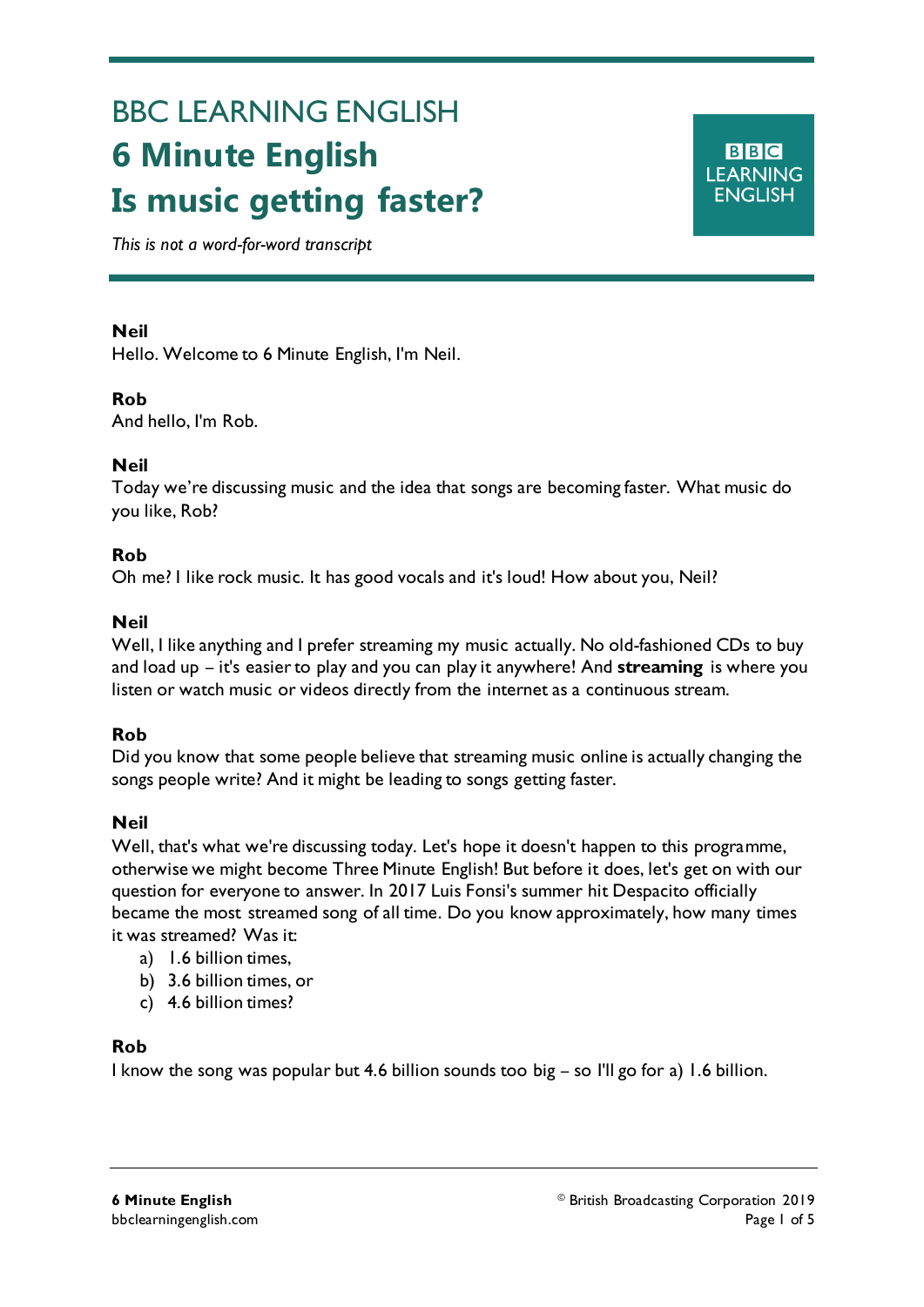## **Neil**

OK. Well, we'll find out later in the programme. But now back to our discussion about how music producers are adapting their songs for modern technology. Researchers have found long instrumental introductions to pop songs have become almost extinct.

# **Rob**

Of course the aim of many pop songs is to be enjoyed by many – to be popular - but they also need to be a **commercial success** – they need to make money.

## **Neil**

Brendan Williams, a music producer and professor of music technology can explain what he thinks influences the songs. Here he is speaking on BBC Radio 4's You and Yours programme…

## **Brendan Williams**

I think that, you know, one of the things that's **driving** this, there are a number of things. They're all radio, they're all singles designed for radio **playlists**. Radio playlists are extremely important factors in judging the success of a track and obviously do feed into the kind of commercial success of a track.

## **Neil**

So, he mentions that radio playlists are important factors. A playlist is a list of songs that a radio station plans to play. And he says that radio playlists affect the commercial success of a song.

## **Rob**

By the way he called a song a track – that's a recorded piece of music. And notice how he used the word **driving** which means having a strong influence. So getting a song played on the radio is important and it has to be made in a way that will suit the radio station's playlist.

## **Neil**

Now, we know there are thousands of songs out there to listen to – and plenty of ways to listen to them – so how can record companies get someone to listen to their particular song?

# **Rob**

Well, have a listen to Brendan Williams again to see what he thinks…

# **Brendan Williams**

… But then there's the influence of streaming services like Spotify, where if a track isn't played for at least 30 seconds then it doesn't **register** a play and Spotify…

Presenter: And if we don't hear the vocals then we might not carry on listening. Is that the theory?

Brendan Williams: Absolutely, yeah, yeah. That's the theory – it's to get through… I guess to get into the meat of the song to hear the lyrical content and get through to that first chorus.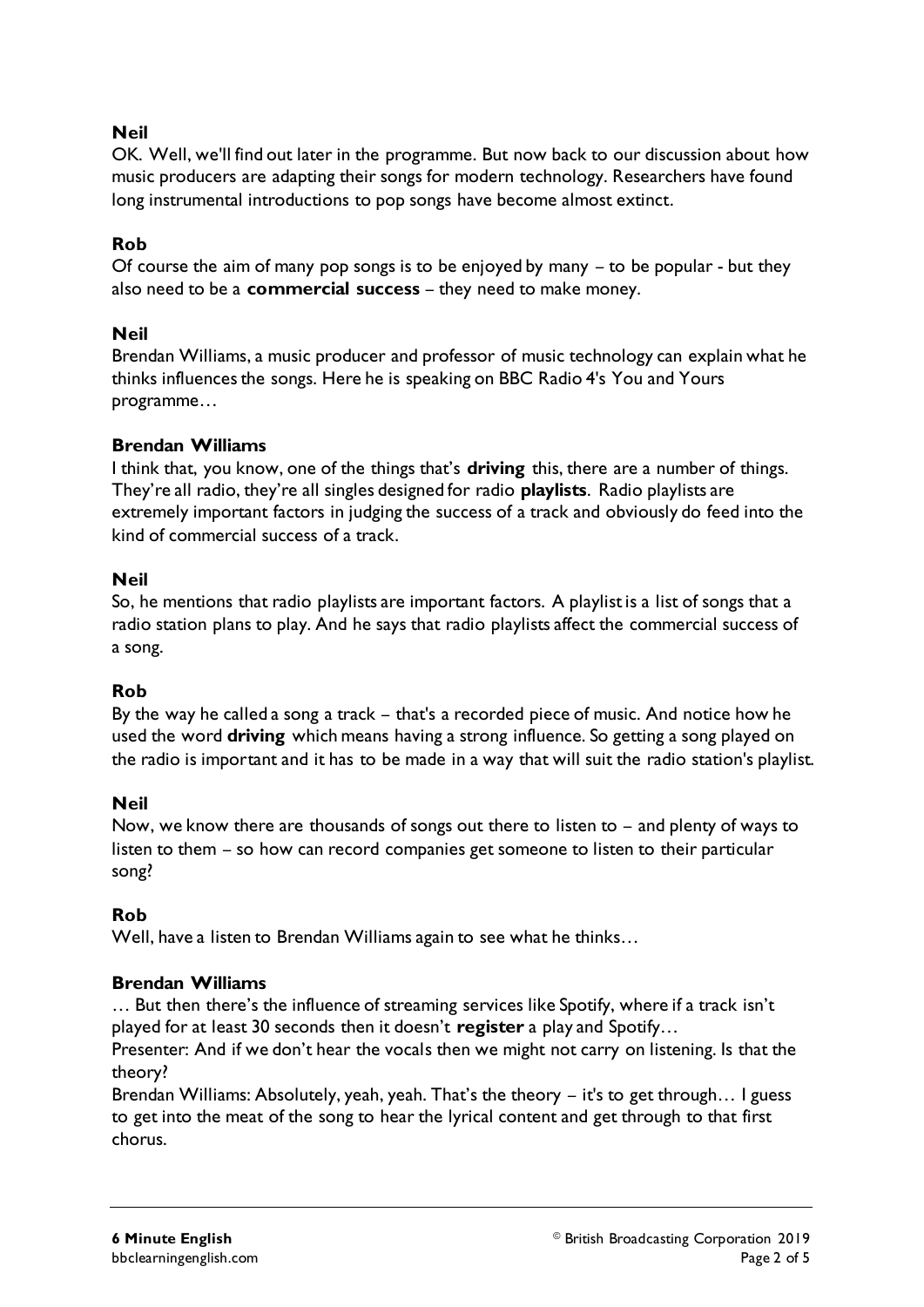## **Rob**

Well, it seems songs no longer have an 'intro' – the instrumental piece of music that's played before the singing begins. In the old days, radio DJs – disc jockeys who played the records – loved to talk over that bit! Now we need to get to the lyrical content – that's the lyrics or the words of the song - as soon as possible.

## **Neil**

So, the theory, or idea, is to present listeners with vocals and a chorus more quickly, as it will make them want to continue listening! That's because if a song isn't streamed for more than 30 seconds, it doesn't **register** a play – it doesn't get measured or recorded as a play – so it doesn't make money.

So a song needs to hook the listener in quickly – in other words it needs to attract their attention and be easy to remember – another word for this is **catchy**. Do you have any favourite **catchy** songs, Rob?

#### **Rob**

Oh, I do, I do. It's got to be Happy by Pharrell Williams. A very **catchy** song.

## **Neil**

Well, something that is always catchy in this programme is our quiz question. Earlier I mentioned that in 2017, Luis Fonsi's summer hit Despacito officially became the most streamed song of all time. Did you know approximately, how many times it was streamed? Was it:

- a) 1.6 billion times,
- b) 3.6 billion times, or
- c) 4.6 billion times?

## **Rob**

And I went for a staggering 1.6 billion times.

#### **Neil**

Well, it's not staggering enough, Rob. It was actually streamed 4.6 billion times.

#### **Rob**

Amazing. That's a number that we can only dream of for this programme – or is it?! Well Neil, shall we download to our memory, some of the vocabulary we've learnt today?

#### **Neil**

**Streaming** describes the activity of listening or watching music, radio or videos directly from the internet as a continuous stream.

#### **Rob**

Something that is a **commercial success** is popular and makes lots of money – like a new computer game or pop song.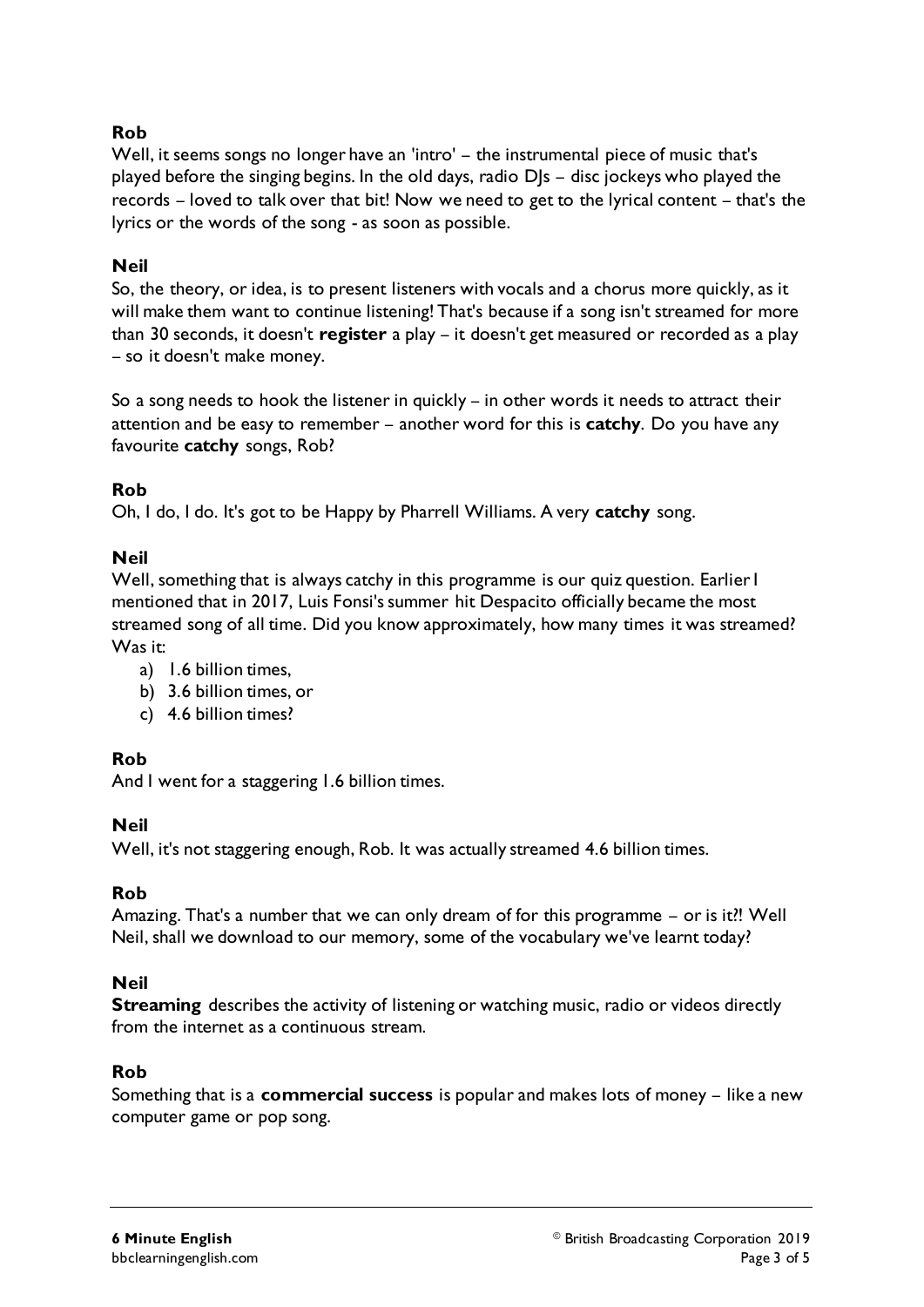## **Neil**

A good pop song, Rob – not something annoying like Gangnam Style.

## **Rob**

Well, that was a huge commercial success because it was **catchy** – a word that describes something that attracts attention and is easy to remember.

## **Neil**

We also mentioned a **playlist** – that's a list of songs that a radio station plans to play. And we also use the same word – **playlist** – to describe a list of songs you compile yourself on a streaming service.

# **Rob**

We also heard the adjective **driving**, which in the context of our discussion means having a strong influence.

## **Neil**

And we mentioned the verb to **register**. If you **register** something you record, count or measure it. Like every download of this programme is registered. But how do we download this programme, Rob?

# **Rob**

By going to our website at bbclearningenglish.com.

## **Neil**

And we have an app too – download it for free and stream all of our content!

## **Rob**

Bye for now.

## **Neil**

Bye.